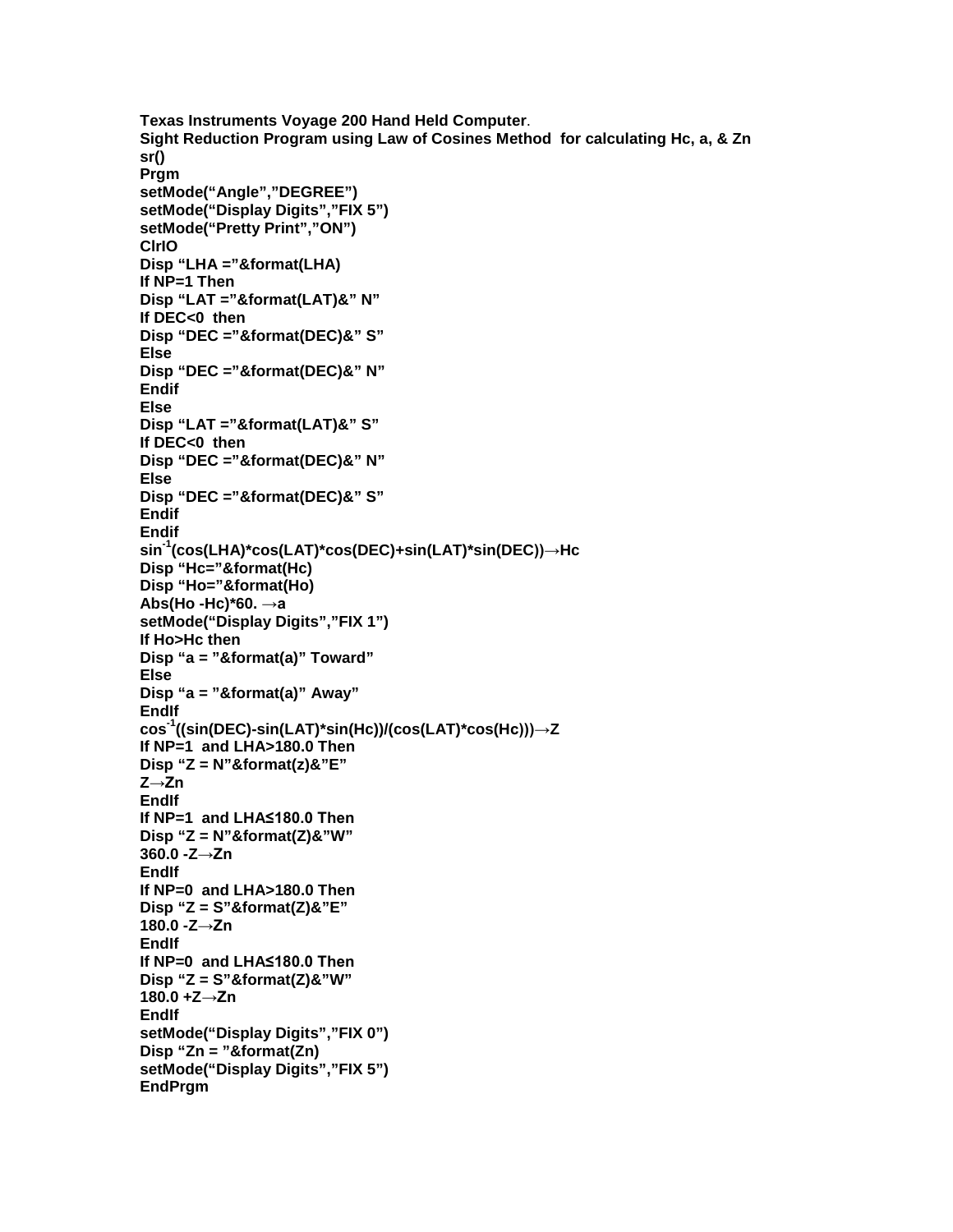## **To Run TI - Voyage SR Program**



*All values are entered as decimal degrees & If LAT & DEC have contrary names enter DEC as a negative value. If LAT is in northern hemisphere, enter NP = 1 If LAT is in southern hemisphere, enter NP = 0* 

**Now PressSR(**



**The Calculator Screen will then Display the values of LHA, LAT, DEC, Ho, Hc, a, Z & Zn**